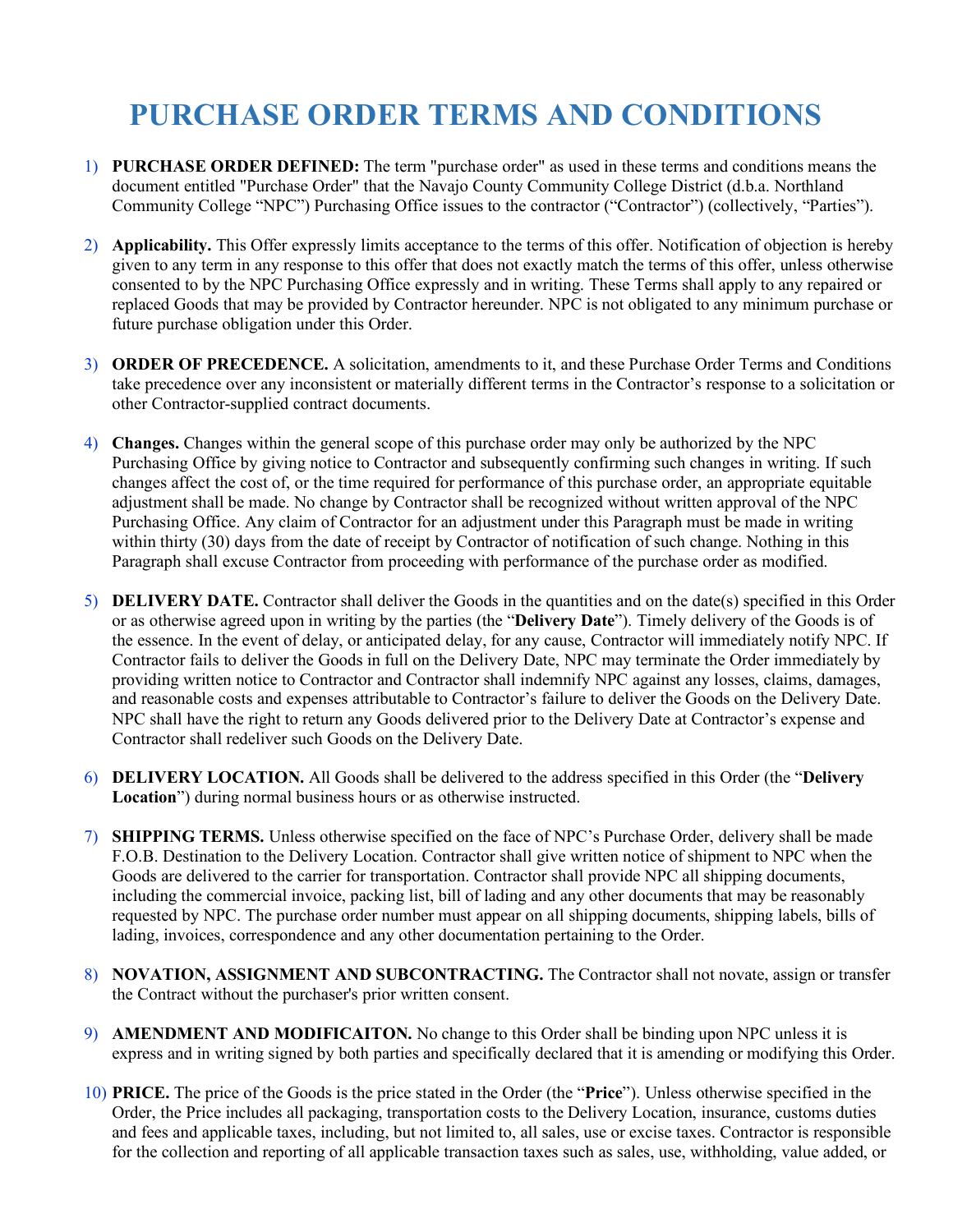similar taxes. No Price increase is effective, whether due to increased material, labor or transportation costs or otherwise, without NPC's express prior written consent.

- 11) **TITLE AND RISK OF LOSS.** Title shall pass to NPC upon delivery of the Goods to the Delivery Location. Contractor shall bear all risk of loss or damage to the Goods until delivery of the Goods to the Delivery Location regardless of the Shipping Terms.
- 12) **PAYMENT TERMS.** Contractor shall issue an invoice to NPC on or after the completion of delivery. Unless specified otherwise on NPC's Purchase Order, NPC shall pay all properly invoiced amounts due to Contractor within thirty (30) days after NPC's receipt of goods or services detailed on such invoice, except for any amounts disputed by NPC in good faith. In the event of a payment dispute, NPC shall promptly provide to Contractor in writing a reasonably detailed description of each disputed item. The parties shall seek to resolve all disputes expeditiously and in good faith. Contractor shall continue performing its obligations under the Order notwithstanding any dispute.
- 13) **TERMINATION.** NPC may terminate this Order, in whole or in part, at any time with or without cause for undelivered Goods on ten (10) days' prior written notice to Contractor. In addition to any remedies that may be provided under these Terms, NPC may terminate this Order with immediate effect upon written notice to the Contractor, either before or after the acceptance of the Goods, if Contractor has not performed or complied with any of the Terms contained herein, in whole or in part. Supplier reserves all rights that it may have to cancel this Order for possible conflicts of interest under A.R.S. § 38-511.
- 14) **INDEMNIFICATION.** Contractor shall defend, indemnify and hold harmless NPC and NPC's officers, officials, employees, agents, volunteers, successors, and assigns (collectively, **"Indemnitees**") from and against any and all claims and damages (including but not limited to all costs, expenses, fees, fines, debts, liabilities, penalties, charges, and removal and remediation costs) of any nature (including but not limited to special, punitive, incidental and consequential damages) incurred by, asserted against or awarded against Indemnitees (collectively, **"Losses**") based upon, attributable to, arising out of or occurring in connection with the Goods, breach of contract or warranty, violation of laws, fault, strict liability or negligent acts or omissions of Contractor, Contractor's vendors or manufacturers.
- 15) **INTELLECTUAL PROPERTY INDEMNIFICATION.** Contractor shall, at its expense, defend, indemnify and hold harmless NPC and any Indemnitee against any and all Losses arising out of or in connection with any claim that NPC's or Indemnitee's use or possession of the Goods infringes or misappropriates the patent, copyright, trade secret or other intellectual property right of any third party. Contractor shall provide (without any further cost to NPC) all licenses related to intellectual property rights and pay all royalties necessary for NPC's purchase, resale and/or use of the Goods.
- 16) **COMPLIANCE WITH LAW.** Contractor must be in compliance with and shall comply with all applicable laws, regulations and ordinances. Contractor shall maintain in effect all the licenses, permissions, authorizations, consents and permits that it needs to carry out its obligations under the Order. Contractor shall comply with all export and import laws of all countries involved for shipments requiring any government import clearance. Contractor is obligated to comply with NPC's Contractor code of conduct and should contact NPC to confirm compliance with the requirements of the Contractor code of conduct.
- 17) **NOTICES.** All notices, requests, consents, claims, demands, waivers and other communications hereunder (each, a "**Notice**") shall be in writing and addressed to the parties at the addresses set forth on the face of this Order or to such other address that may be designated by the receiving party in writing. Except as otherwise provided in this Order, a Notice is effective only (a)upon receipt of the receiving party (and confirmation of such receipt in respect of facsimile or email transmissions), and (b) if the party giving the Notice has complied with the requirements of this Section.
- 18) **CLERICAL ERRORS.** NPC reserves the right to correct all stenographic or clerical errors or omissions in any documents whether in the Order or other documents.